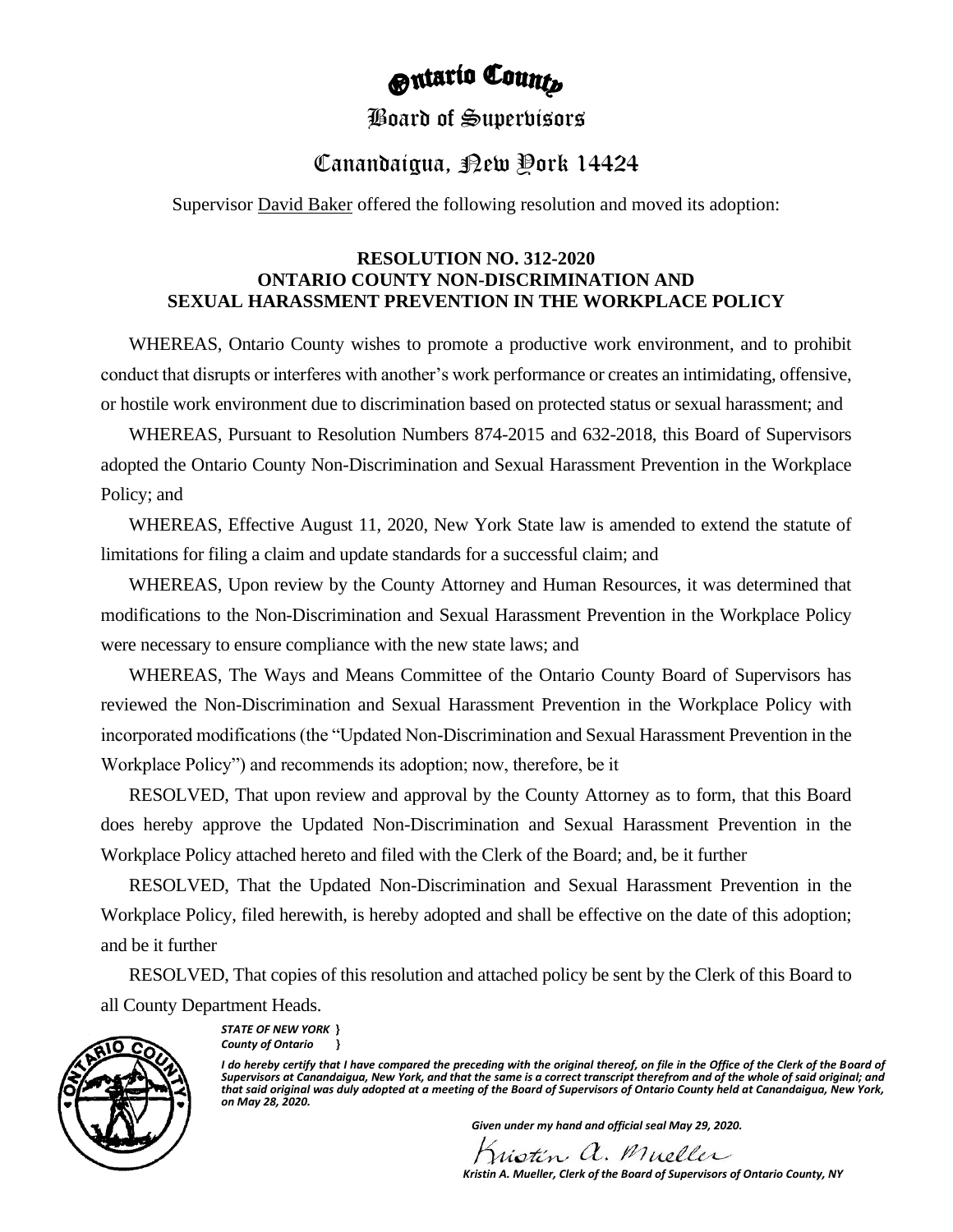### **Ontario County Policies and Procedures Non-Discrimination and Sexual Harassment Prevention in the Workplace Adopted May 28, 2020**

**Policy Statement** – It is the policy of Ontario County to promote a productive work environment and to prohibit conduct by any employee that disrupts or interferes with another's work performance, or that creates an intimidating, offensive, or hostile work environment due to discrimination based on protected status or sexual harassment. In keeping with this goal, Ontario County is committed to educate employees in the recognition and prevention of workplace discrimination and sexual harassment. Any conduct that discriminates against, denigrates or shows hostility or aversion toward a person on the basis of gender, race, color, national origin, religion, disability, pregnancy, age, marital status, veteran status, military status, arrest or conviction record, genetic information, genetic predisposition or carrier status, sexual orientation, domestic violence victim status, or any other protected status is strictly prohibited. Such conduct may also violate the law. The County will not tolerate any form of discrimination or sexual harassment and will take all steps necessary to prevent and stop the occurrence of such conduct in the workplace. Further, improper conduct may violate the County's policy, even if it does not rise to the level of illegal discrimination or harassment. The accompanying complaint procedure is intended to provide an effective mechanism for reporting, and resolving promptly, complaints of discrimination and sexual harassment, without any risk of retaliation against an employee who, in good faith, files such complaint.

**Applicability of Policy** – This policy applies to all employees, applicants for employment, interns, whether paid or unpaid, contractors and persons conducting business with Ontario County, regardless of immigration status.

**Supervisory Responsibility** – Department heads and supervisory personnel are responsible for maintaining a work environment that is free from discrimination and sexual harassment. In order to assure compliance with this policy, department heads and supervisors are **required** to promptly report any complaint of discrimination or sexual harassment that they receive, or any discrimination or harassment that they observe, suspect, or become aware of, to the Director of Human Resources. Department heads and supervisors may be subject to disciplinary action, up to and including termination, for failing to report suspected discrimination or sexual harassment, or knowingly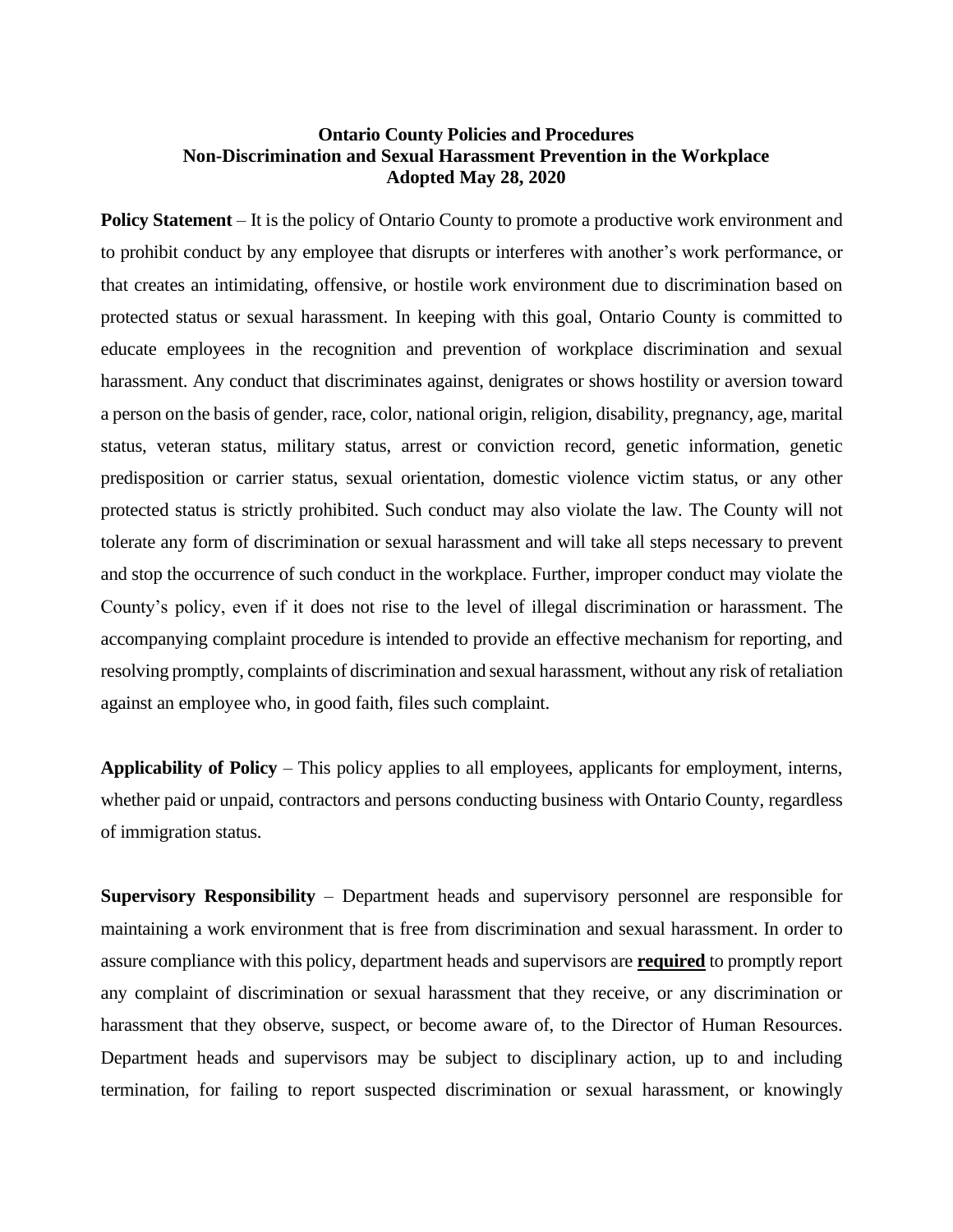permitting such conduct to continue in the workplace. Department heads and supervisors will also be subject to discipline for engaging in any retaliation against a person who makes a complaint of discrimination or sexual harassment, or who assists, participates, or testifies in any investigation or proceeding related to such complaint.

**Prohibited Activity** – In addition to the prohibited conduct specified in the above Policy Statement, the following is prohibited activity in the workplace. Employees shall not make offensive or derogatory comments based on gender, gender identity, sex, race, color, national origin, religion, disability, pregnancy, age, marital status, veteran status, military status, arrest or conviction record, genetic information, genetic predisposition or carrier status, sexual orientation, domestic violence victim status, or any other protected status either directly or indirectly to another person. Employees shall not produce offensive or inappropriate written materials or electronic communications (e.g. letters, e-mail, text messages, social media postings, or graffiti.) These are examples of harassment that are a prohibited form of discrimination under state and federal employment law and also considered misconduct subject to disciplinary action by the County. These examples are not intended to be a comprehensive list and do not limit the County's ability to take disciplinary action in other instances for inappropriate conduct.

**Definition of Sexual Harassment** – This policy places special attention on the prohibition of sexual harassment in the workplace. Sexual harassment is a form of sex discrimination and is unlawful under federal and state law. Sexual harassment includes harassment on the basis of sex, sexual orientation, self-identified or perceived sex, gender expression, gender identity and the status of being transgender. Sexual advances that are not welcome, requests for sexual favors, and other verbal or physical conduct of a sexual nature constitute sexual harassment when:

- Such conduct is made, either explicitly or implicitly, a term of condition of an individual's employment; OR
- Submission to or rejection of such conduct by an individual is used as the basis for employment decisions, such as promotion, transfer, or termination, affecting such individual; OR
- Such conduct has the purpose or effect of unreasonably interfering with an individual's work performance or creating an intimidating, hostile or offensive working environment.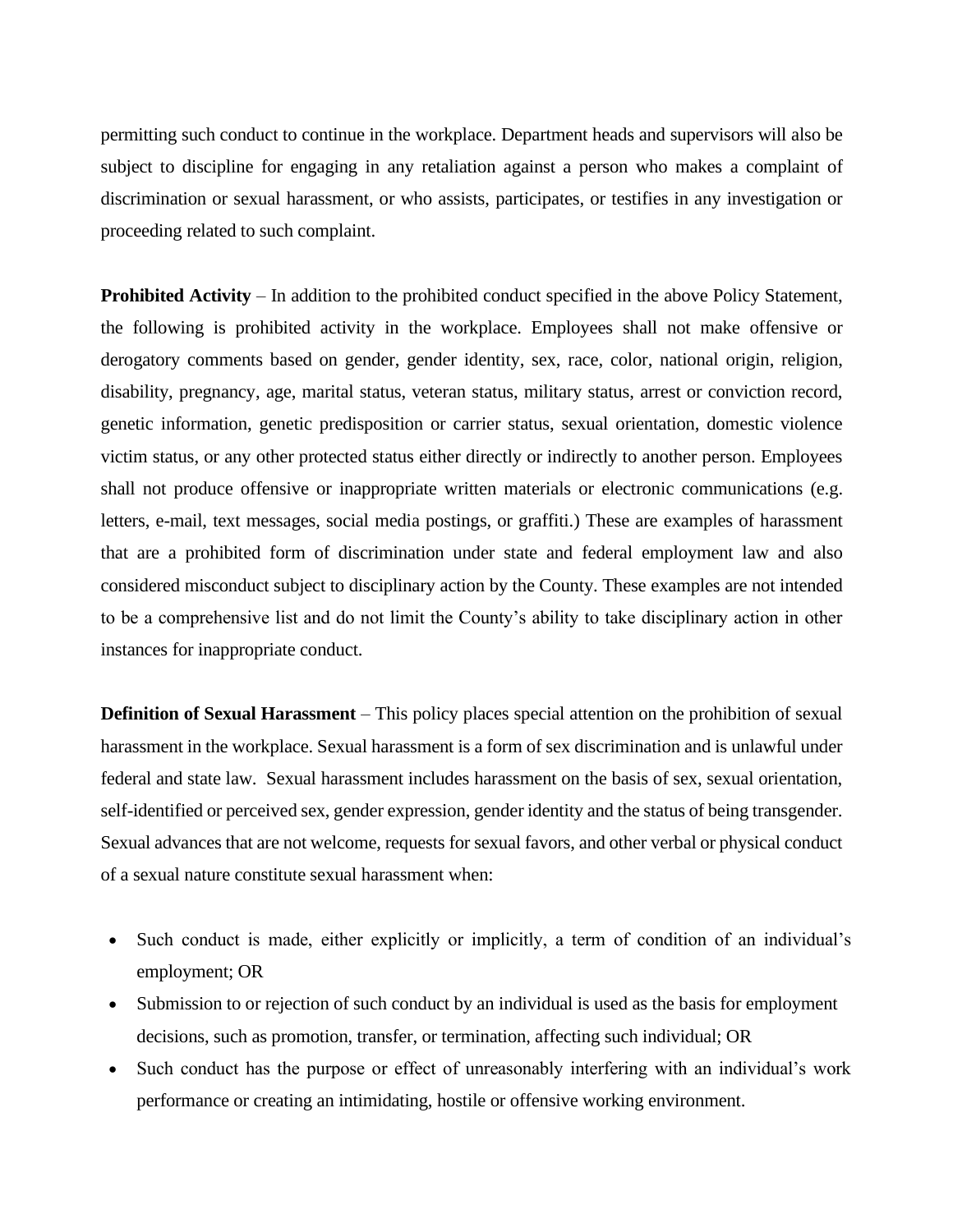Sexual harassment refers to behavior that is not welcome, that is personally and objectively offensive, that fails to respect the rights of others, that lowers morale and that, therefore, interferes with an employee's work performance and/or effectiveness or creates an intimidating, hostile or offensive working environment. Exposure to such conduct that serves to alter the terms and conditions of employment is prohibited by this policy and state and federal law.

Sexual harassment can occur between any individuals, regardless of their sex or gender. New York Law protects employees, paid or unpaid interns, and non-employees, including independent contractors, and those employed by companies contracting to provide services in the workplace. Harassers can be a superior, a subordinate, a coworker or anyone in the workplace including an independent contractor, contract worker, vendor, client, customer or visitor.

Unlawful sexual harassment is not limited to the physical workplace itself. It can occur while employees are traveling for business or at employer sponsored events or parties. Calls, texts, emails, and social media usage by employees may, in certain circumstances, constitute unlawful workplace harassment, even if they occur away from the workplace premises, on personal devices or during nonwork hours.

**Forms and Examples of Sexual Harassment** – Specific forms of behavior that Ontario County considers sexual harassment and which are prohibited include, but are not limited to, the following:

- "Quid pro quo" threats or promises by a supervisor in an attempt to trade job benefits for sexual favors (e.g. loss of job or promise of job, promotion, or other employment benefit).
- Verbal harassment of a sexual nature related to an employee's gender, including sexual innuendoes, slurs, suggestive, derogatory, insulting or lewd comments or sounds, whistling, jokes of a sexual nature, sexual propositions and/or threats.
- Sexually oriented comments, sexually explicit derogatory statements, or sexually disparaging remarks that are unwelcome and offensive or objectionable to the recipient, which interfere with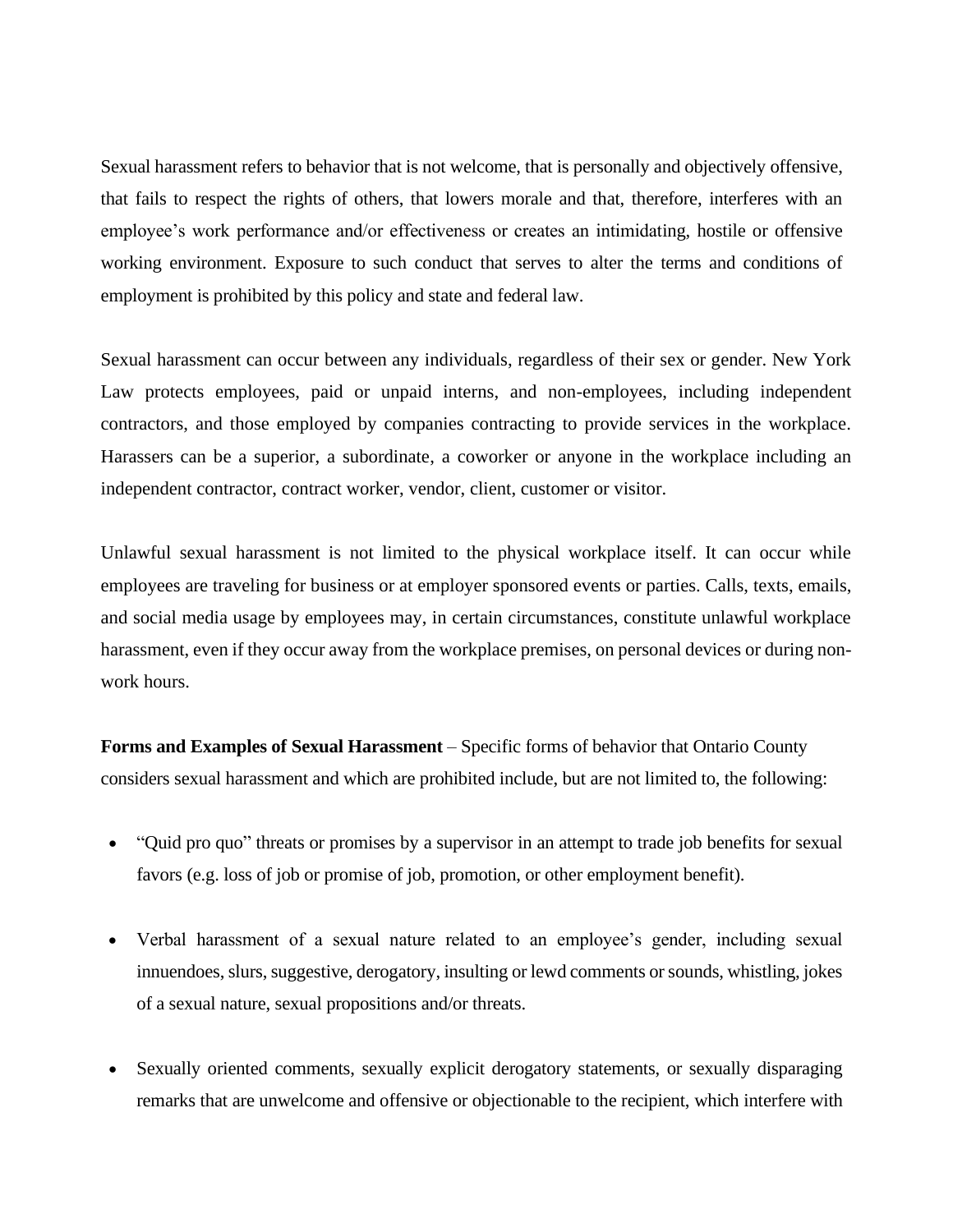an employee's work performance or create an intimidating, hostile, or offensive working environment.

- Any sexual advance that is unwelcome or any demand for sexual favors.
- Sexually suggestive written, recorded or electronically transmitted material, showing or displaying pornographic or sexually explicit or demeaning objects or pictures, graphic commentaries, leering or obscene gestures in the workplace. This includes pictures, posters, calendars, or promotional material displayed on work stations, work computers, or cell phones displayed at work.
- Hostile actions taken against an individual because of that individual's protected status, such as interfering or destroying a person's workstation, tools, equipment, or otherwise interfering with their ability to perform the job, or bullying, yelling, or derogatory/offensive name-calling.
- Unwanted physical contact of any kind which is sexual in nature, including touching, grabbing, hugging, fondling, jostling, petting, pinching, coerced sexual intercourse or sexual relations, assault or intentional brushing up against a person's body.

**Reporting of Discrimination and Sexual Harassment** – Ontario County cannot prevent or remedy discrimination or sexual harassment unless it knows about it. Employees or other individuals covered by this policy who believe they have been subject to discrimination or sexual harassment or who witnessed or became aware of such conduct, are encouraged to report such incidents to their department head as soon as possible after their occurrence. Reports may be made verbally, however, employees are strongly encouraged to submit a written complaint using the attached Discrimination and Sexual Harassment Complaint Form (hereinafter "Complaint Form").

If the employee's department head is believed to be involved in the incident, or if the employee is not comfortable in addressing the matter with the department head, the report should be made directly to the Director of Human Resources. If the employee does not feel comfortable addressing the matter with the department head or Director of Human Resources, the report can be made to the County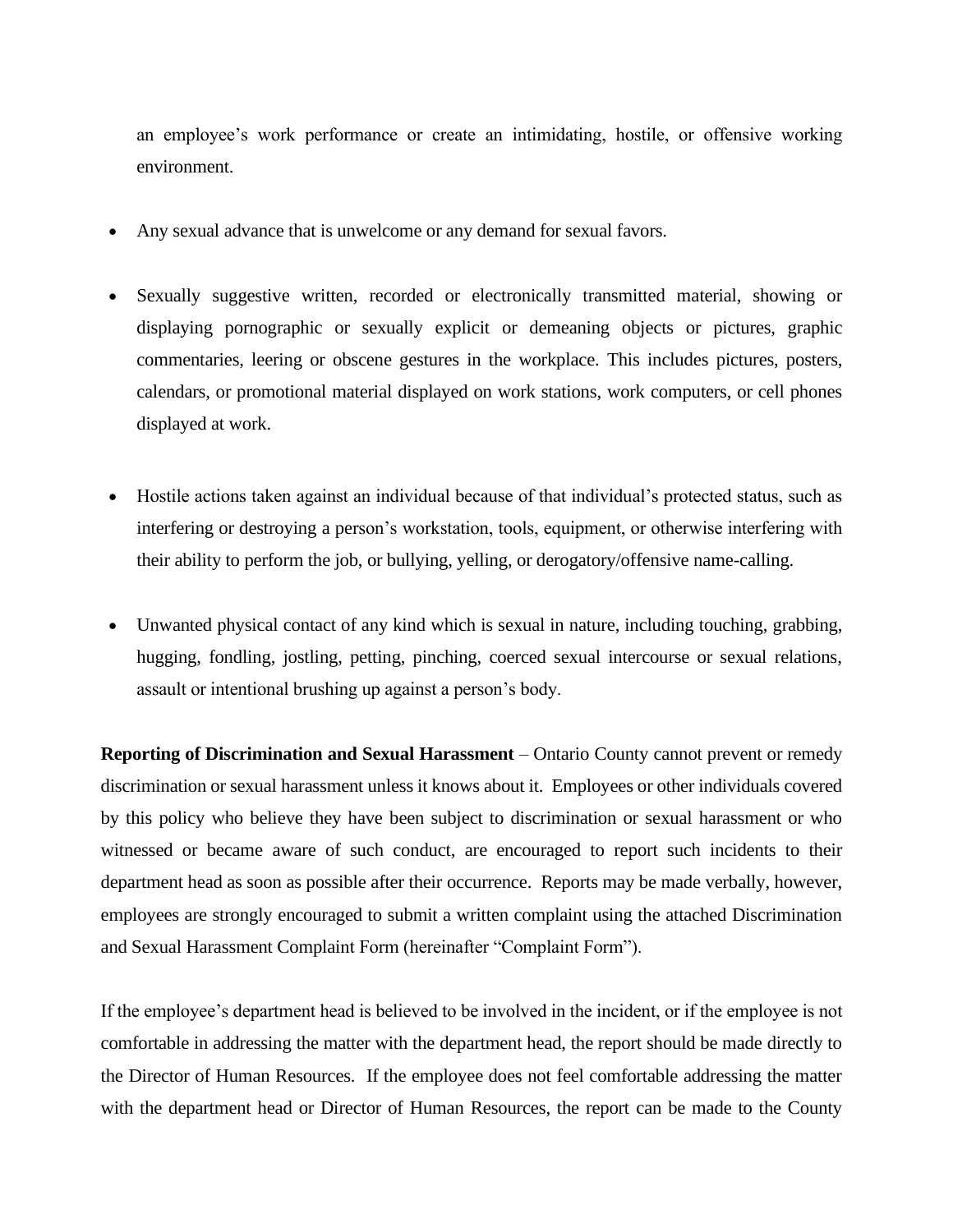Administrator. Employees who believe they have been discriminated against or harassed and would like to obtain guidance on the process of filing a complaint, should contact their immediate supervisor, their department head, the Director of Human Resources, or the County Administrator. Employees who work during off-hours are encouraged to contact their supervisor, their department head, the Director of Human Resources, or the County Administrator at home if these individuals do not work during the employee's shift.

Employees or individuals covered by this policy who believe they have been a victim of discrimination or sexual harassment may also seek assistance in other available forums, as explained below in the section on "Legal Protections".

**Discrimination and Sexual Harassment Complaint Form – To ensure that all discrimination and** harassment complaints are managed appropriately, effectively and in accordance with the County's policy, discrimination and sexual harassment complaints will be recorded in writing by using the County sanctioned Complaint Form. These forms can be obtained from the Department of Human Resources or accessed on the County's website. While initial complaints may be made verbally, the department head or supervisor receiving a verbal complaint should encourage the employee to complete the written Complaint Form. If the employee refuses, a Complaint Form should be completed by the department head or supervisor based on, and accurately reflecting, the verbal report.

**Confidentiality** – All complaints of discrimination and sexual harassment will be promptly and thoroughly investigated in a manner that is as impartial and confidential as possible. To the extent possible, no information concerning a complaint will be released by the County to third parties or to anyone within the County employment who is not directly involved in the investigation or handling of the complaint unless otherwise required by law.

**Investigation of Complaint** – Any complaints received will be investigated promptly and thoroughly, and investigations will be completed as soon as possible. Upon receipt of a complaint, the County will determine the appropriate individual(s) to conduct the investigation, and will take any interim preventative actions, as appropriate. The investigation will normally include interviewing the parties involved and any named or apparent witnesses, as well as the collection and review of any relevant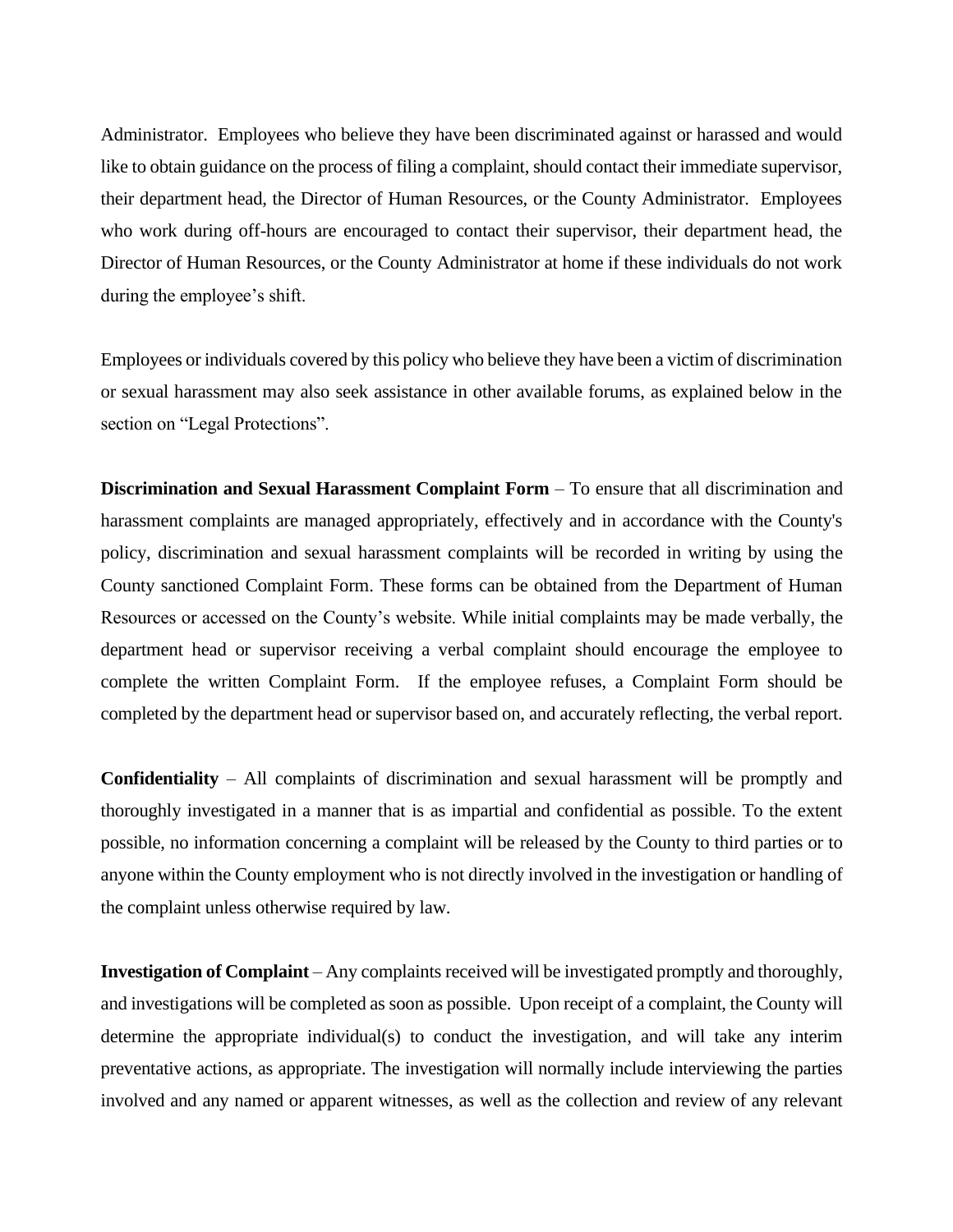documentation. All parties involved, including the complainant(s), witnesses, and those accused of alleged discrimination or sexual harassment, will be accorded due process as described herein, to protect their rights to a fair and impartial investigation. The particular facts of the allegation will be examined individually, with a review of the nature of the behavior and the context in which the incident(s) occurred. All employees are required to cooperate in an investigation, if so directed. The content and disposition of the investigation shall be recorded in a written report maintained in a secure and confidential file in the Department of Human Resources. The reporting employee and the individual about whom the complaint is made shall receive a prompt notification summarizing the determination of the investigation.

**Employee Response** – Any employee named in a complaint of discrimination or sexual harassment will be afforded a full and fair opportunity to offer and present information in response to the allegations in the complaint. Such information will be confidential to the extent possible.

**Employee Rights** – Nothing in this policy should be construed as in any way limiting employees' rights to use the grievance procedure contained in their collective bargaining agreement or to file a formal complaint with appropriate state or federal agencies responsible for administering antidiscrimination and sexual harassment laws, as described below in more detail in the "Legal Protections" section.

**Disciplinary Action** – Discriminatory conduct and sexual harassment are forms of employee misconduct. Any employee or official who is found to have violated this policy will be subject to disciplinary action, up to and including termination of employment, as provided by County operating procedures, applicable statutes including Public Officers Law and Civil Service Law, or the disciplinary procedures contained in a collective bargaining agreement. Any vendor, supplier, visitor, customer, or other non-employee who violates this policy will be subject to remedial action, to the extent that the County is empowered to take such action.

**Prohibition Against Retaliation** – Retaliation against any employee who, in good faith, brings a written or verbal complaint of discrimination or sexual harassment, or who assists, participates, or testifies in any investigation or proceeding related to such complaint, regardless of whether or not the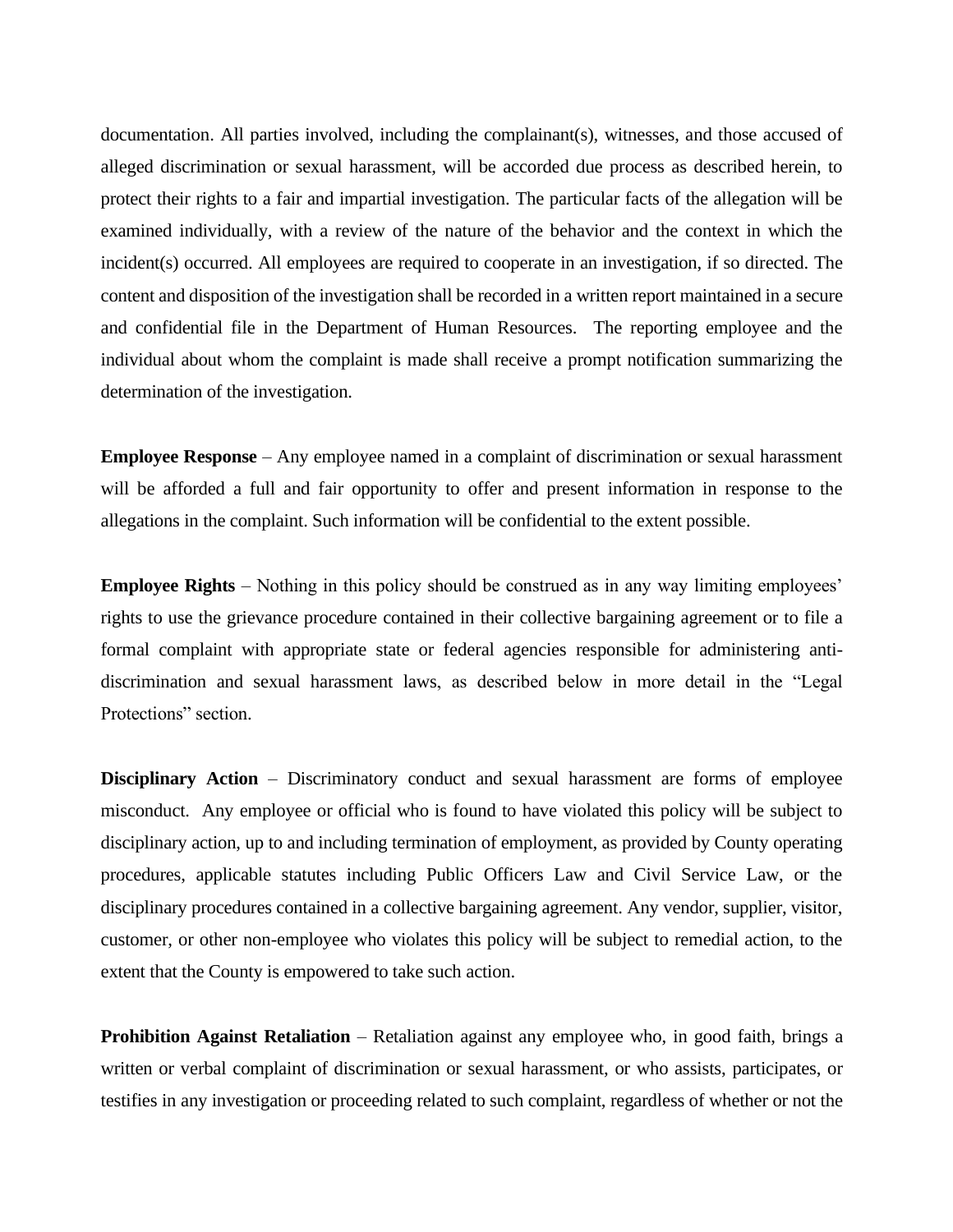alleged harassment rises to the level of a violation of this policy or the law, is unlawful and strictly prohibited. The County will not tolerate or permit adverse treatment of employees because they report discrimination or sexual harassment or provide information related to such complaints. Any employee who participates in the procedure may do so without fear of retaliation. Violations of this prohibition may result in disciplinary action up to and including dismissal from employment.

**False Accusations** – An employee who knowingly makes a false accusation against another individual as to allegations of discrimination or sexual harassment as set forth in this policy will be subject to disciplinary action up to and including dismissal from employment in accordance with applicable disciplinary provisions, laws rules or regulations. Disciplinary action resulting from an employee's intentional submission of a false complaint does not constitute retaliation under this policy.

**Legal Protections And External Remedies** – Discrimination and sexual harassment are not only prohibited by Ontario County but are also prohibited by state, federal, and, where applicable, local law. Aside from the Ontario County's internal process, employees may also choose to pursue legal remedies with the following governmental entities:

**New York State Division of Human Rights (DHR)** – The Human Rights Law (HRL), codified as N.Y. Executive Law, art. 15, § 290 *et seq*., applies to all employers in New York State with regard to discrimination and sexual harassment, and protects employees, paid or unpaid interns and non-employees, regardless of immigration status. A complaint alleging violation of the HRL may be filed with either DHR or in New York State Supreme Court. Complaints with DHR may be filed at no cost. Until August 11, 2020, a complaint must be filed with the Division within one year of the discriminatory act. For harassment that occurs after that date, victims must file complaints within three years of sexual harassment and one year of other discriminatory acts. If an individual did not file at DHR, they can sue directly in state court under the HRL, within three years of the alleged discrimination or sexual harassment. An individual may not file with DHR if they have already filed a HRL complaint in state court. Complaining internally to Ontario County does not extend your time to file with DHR or in court. The one year or three years is counted from date of the most recent incident of harassment. You do not need an attorney to file a complaint with DHR.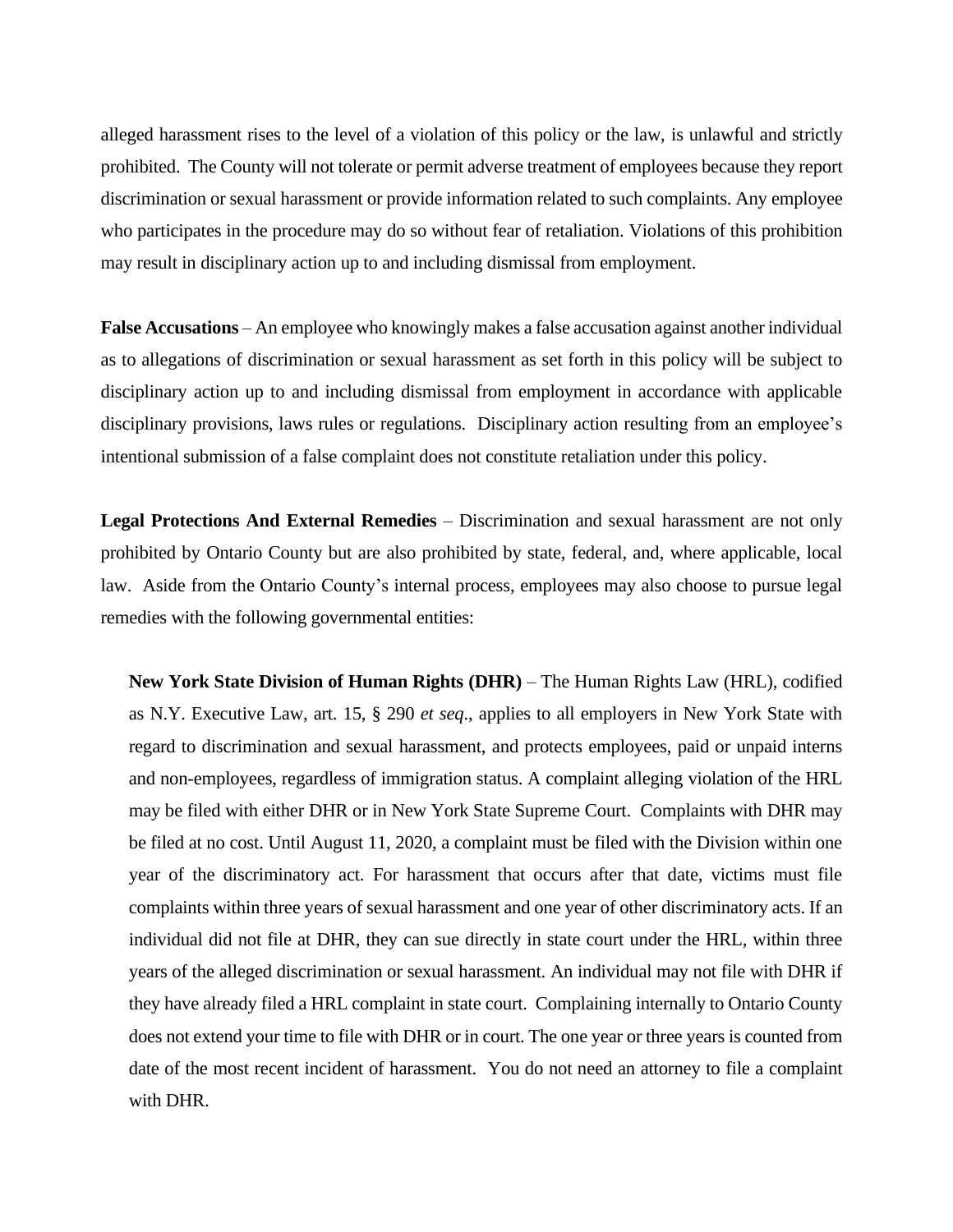DHR will investigate your complaint and determine whether there is probable cause to believe that discrimination or sexual harassment has occurred. Probable cause cases are forwarded to a public hearing before an administrative law judge. If discrimination or sexual harassment is found after a hearing, DHR has the power to award relief, which varies but may include requiring your employer to take action to stop the discrimination or harassment, or redress the damage caused, including monetary damages, attorney's fees and civil fines.

DHR's contact information is: NYS Division of Human Rights, One Fordham Plaza, Fourth Floor, Bronx, New York 10458; (718) 741-8400; [www.dhr.ny.gov.](http://www.dhr.ny.gov/) Contact DHR at (888) 392-3644 or visit dhr.ny.gov/complaint for more information about filing a complaint, to obtain a downloadable complaint form, or to obtain contact information for DHR's regional offices across New York State.

**The United States Equal Employment Opportunity Commission (EEOC)** – The EEOC enforces federal anti-discrimination laws, including Title VII of the 1964 federal Civil Rights Act (codified as 42 U.S.C. § 2000e *et seq*.). An individual can file a complaint, at no cost, with the EEOC anytime within 300 days from the discrimination or harassment. The EEOC will investigate the complaint, and determine whether there is reasonable cause to believe that discrimination has occurred, at which point the EEOC will issue a Right to Sue letter permitting the individual to file a complaint in federal court. The EEOC does not hold hearings or award relief, but may take other action including pursuing cases in federal court on behalf of complaining parties. Federal courts may award remedies if discrimination or harassment is found to have occurred.

An employee alleging discrimination or harassment at work may file a "Charge of Discrimination." The EEOC has district, area, and field offices where complaints can be filed. Contact the EEOC by calling 1-800-669-4000 (TTY: 1-800-669-6820), visiting their website at www.eeoc.gov or via email a[t info@eeoc.gov.](mailto:info@eeoc.gov) If an individual filed a complaint with DHR, DHR will file the complaint with the EEOC to preserve the right to proceed in federal court.

**Local Protections** – Many localities enforce laws protecting individuals from sexual harassment